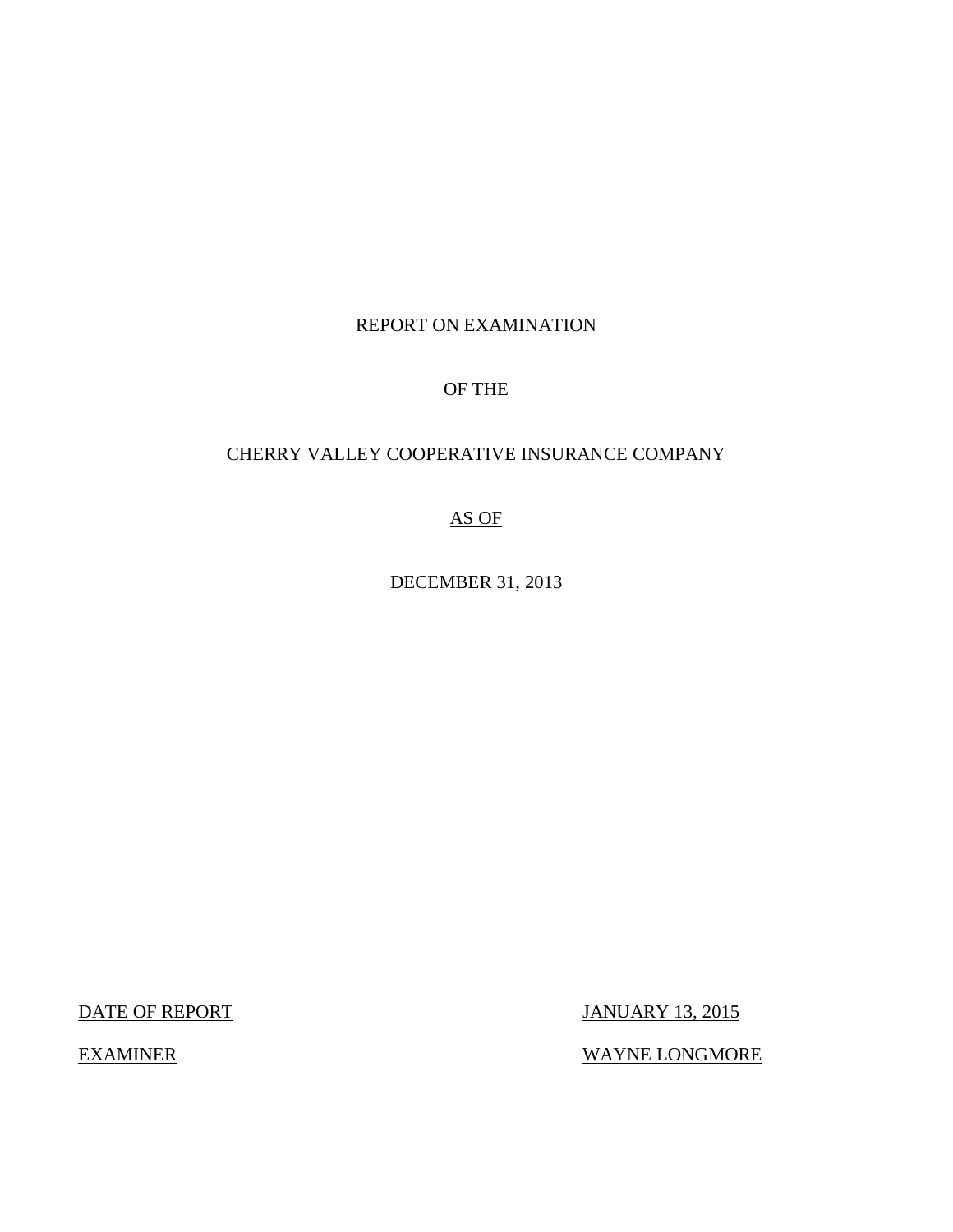# TABLE OF CONTENTS

| <u>ITEM NO.</u>  |                                                            | PAGE NO.       |
|------------------|------------------------------------------------------------|----------------|
| 1.               | Scope of Examination                                       | $\overline{2}$ |
| 2.               | Description of Company                                     | 3              |
|                  | A. Management                                              | 3              |
|                  | B. Territory and plan of operation                         | 5              |
|                  | C. Reinsurance                                             | 6              |
|                  | D. Holding company system                                  | 8              |
|                  | E. Significant operating ratios<br>F. Accounts and records | 9<br>10        |
| 3.               | <b>Financial Statements</b>                                | 11             |
|                  |                                                            |                |
|                  | A. Balance sheet                                           | 11             |
|                  | B. Statement of income                                     | 12             |
|                  | C. Capital and surplus account                             | 13             |
| $\overline{4}$ . | Losses and loss adjustment expenses                        | 14             |
| 5.               | Compliance with prior report on examination                | 15             |
| 6.               | Summary of comments and recommendations                    | 17             |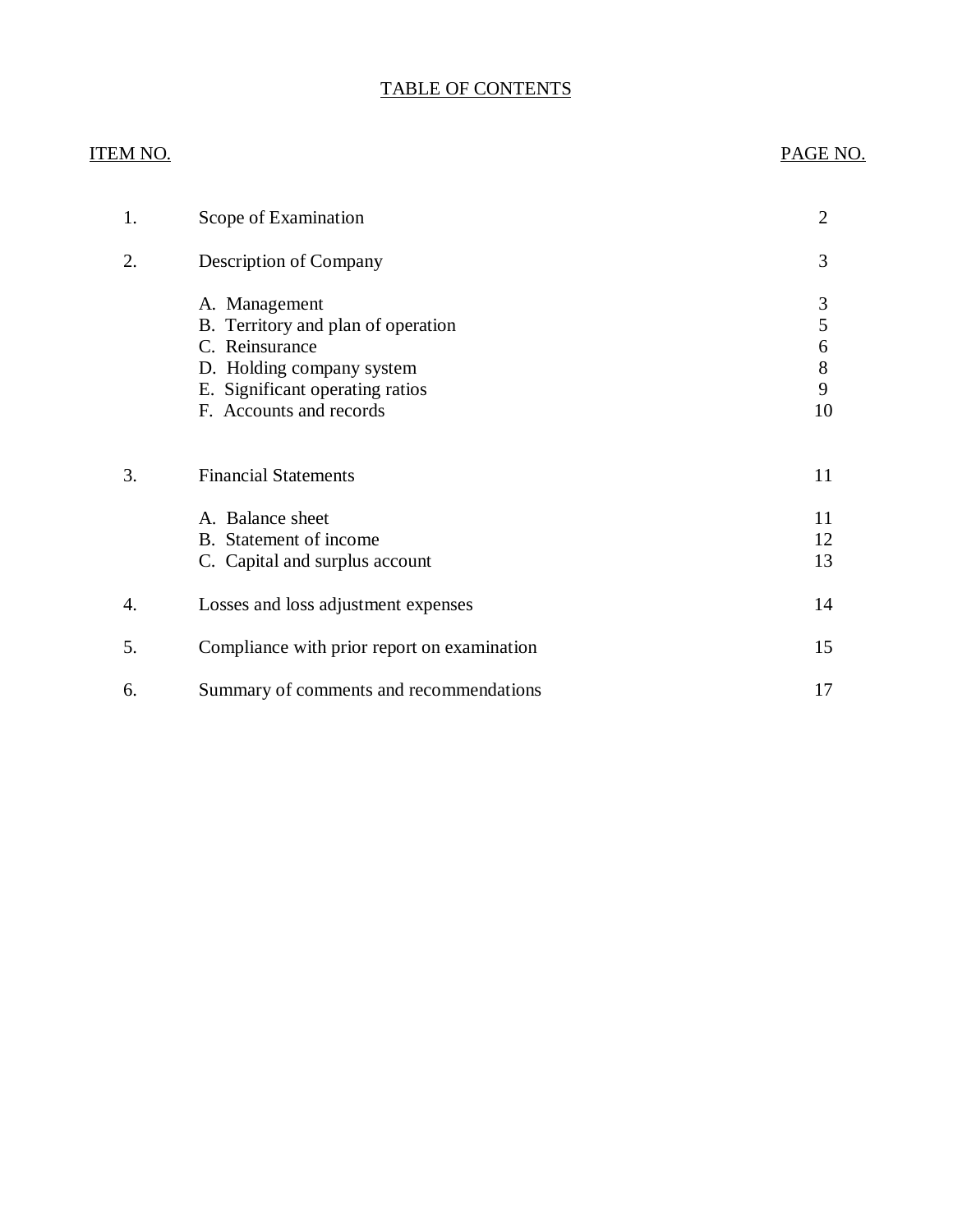

## NEW YORK STATE *DEPARTMENTof*  FINANCIAL SERVICES

Andrew M. Cuomo **Benjamin M. Lawsky** Governor Superintendent Superintendent Superintendent Superintendent Superintendent Superintendent Superintendent

January 13, 2015

Honorable Benjamin M. Lawsky Superintendent of Financial Services Albany, New York 12257

Sir:

Pursuant to the requirements of the New York Insurance Law, and in compliance with the instructions contained in Appointment Number 31129 dated March 6, 2014 attached hereto, I have made an examination into the condition and affairs of Erie and Niagara Insurance Association as of December 31, 2013, and submit the following report thereon.

Wherever the designation "the Company" or "Cherry Valley" appears herein without qualification, it should be understood to indicate Cherry Valley Cooperative Insurance Company.

Wherever the term "Department" appears herein without qualification, it should be understood to mean the New York State Department of Financial Services.

The examination was conducted at the Company's home office located at 8800 Sheridan Drive, Williamsville, NY 14221.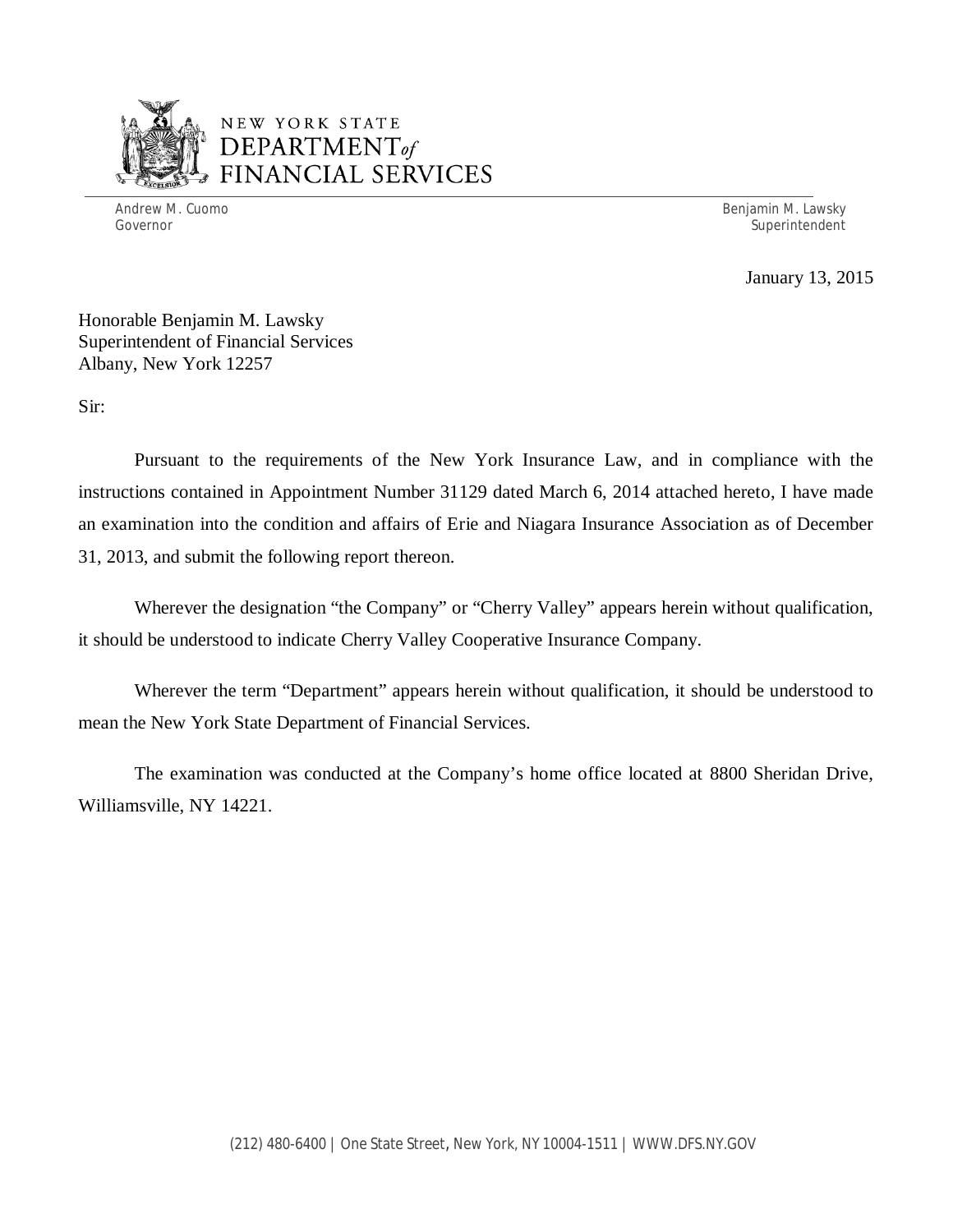#### **1. SCOPE OF EXAMINATION**

<span id="page-3-0"></span>The Department has performed an individual examination of the Company*,* a single-state insurer. The previous examination was conducted as of December 31, 2008. This examination covered the fiveyear period from January 1, 2009 through December 31, 2013. Transactions occurring subsequent to this period were reviewed where deemed appropriate by the examiner.

This examination was conducted in accordance with the National Association of Insurance Commissioners ("NAIC") Financial Condition Examiners Handbook ("Handbook"), which requires that we plan and perform the examination to evaluate the financial condition and identify prospective risks of the Company by obtaining information about the Company including corporate governance, identifying and assessing inherent risks within the Company and evaluating system controls and procedures used to mitigate those risks. This examination also includes assessing the principles used and significant estimates made by management, as well as evaluating the overall financial statement presentation, management's compliance with Statutory Accounting Principles and annual statement instructions, when applicable to domestic state regulations.

This examination report includes a summary of significant findings for the following items as called for in the Handbook:

> Significant subsequent events Company history Corporate records Management and control Fidelity bonds and other insurance Territory and plan of operation Growth of Company Loss experience Reinsurance Accounts and records Financial statements Summary of recommendations

A review was also made to ascertain what action was taken by the Company with regard to comments and recommendations contained in the prior report on examination.

This report on examination is confined to financial statements and comments on those matters that involve departures from laws, regulations or rules, or that are deemed to require explanation or description.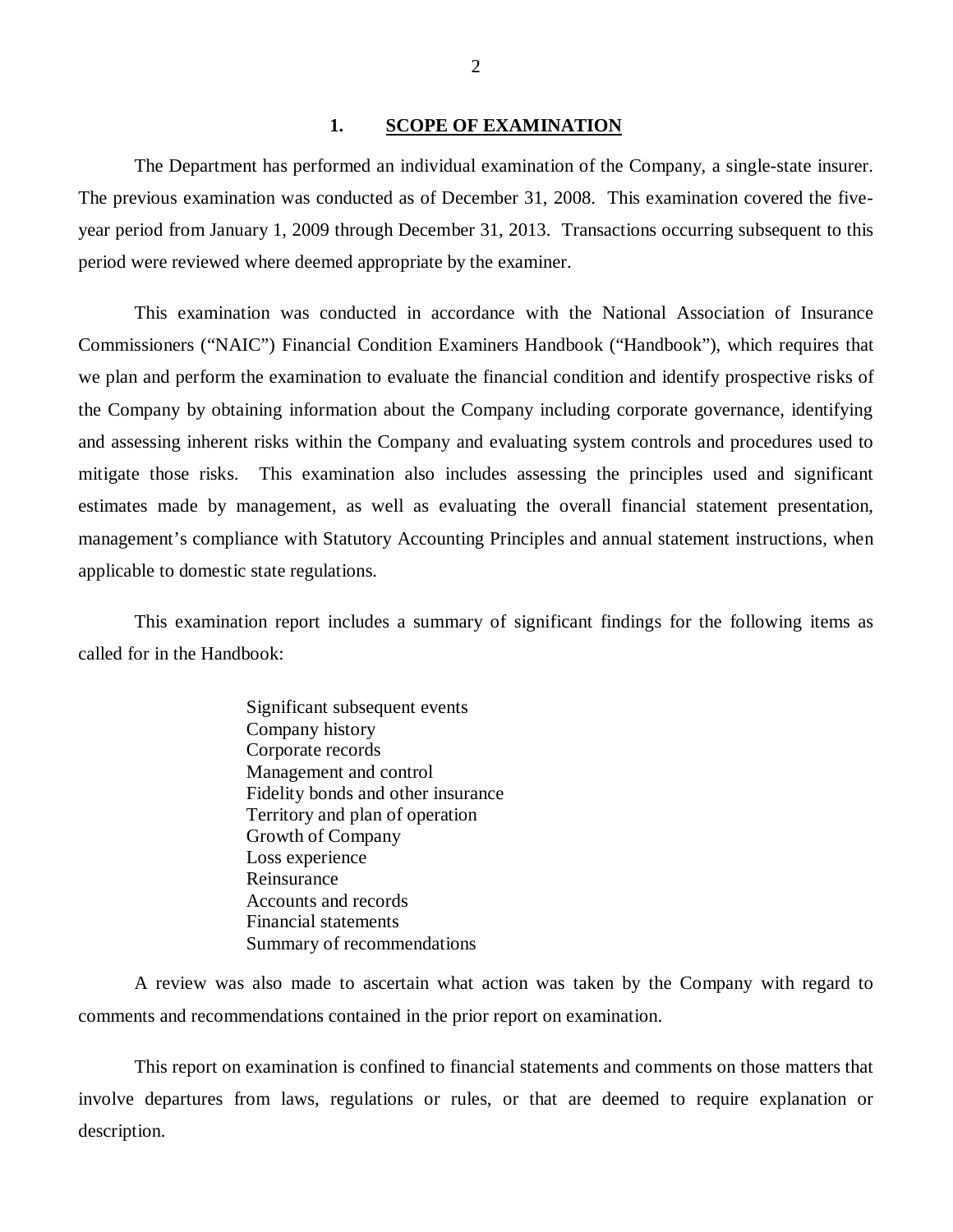#### **2. DESCRIPTION OF COMPANY**

<span id="page-4-0"></span>The Company was organized on April 17, 1880, for the purpose of transacting business as an assessment cooperative fire insurance company in the Towns of Cherry Valley, Roseboom, and Westfield in Otsego County of New York State. In 1915, this Department permitted the Company to extend its territory to include Montgomery, Otsego and Schoharie Counties of this State.

By means of a charter amendment dated May 3, 1983, the Company changed its name to the Cherry Valley Cooperative Insurance Company and increased its territory to include all the counties of this state, excluding the counties of New York, Kings, Queens, Bronx and Richmond.

This charter amendment also authorized the Company to write those kinds of insurance specified in subsections (a), (b) and (c) of Section 6605 of the New York Insurance Law.

On April 1, 1985, the Company converted to an advance premium corporation. At the time of conversion, the Company became qualified to write non-assessable policies, extended its territorial limits to include the entire State of New York and, wherever authorized by law, any other state and the District of Columbia.

#### A. Management

Pursuant to the Company's charter, management of the Company is vested in a board of directors consisting of not less than seven members.

The board and executive committee meetings numbered at least four during each calendar year, thereby complying with Section 6624(b) of the New York Insurance Law.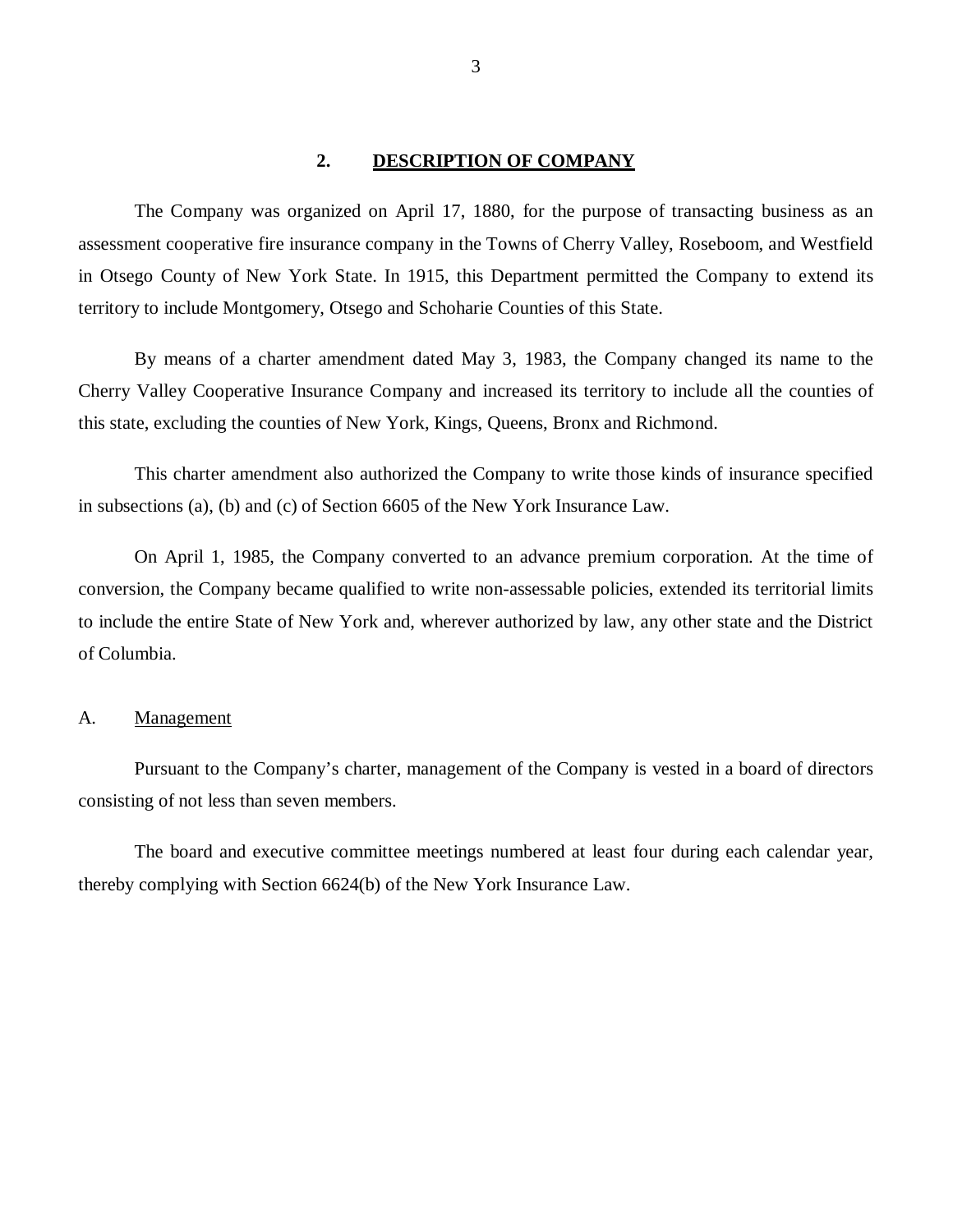At December 31, 2013, the board of directors was comprised of the following nine members:

| Name and Residence                                 | <b>Principal Business Affiliation</b>                                                                                                                                                                                                                                  |
|----------------------------------------------------|------------------------------------------------------------------------------------------------------------------------------------------------------------------------------------------------------------------------------------------------------------------------|
| Gordon Paul Assad<br>East Aurora, NY               | Chairman of the Board and Chief Executive<br>Officer,<br>Cherry Valley Cooperative Insurance Company<br>Director and Chief Executive Officer,<br>Erie and Niagara Insurance Association<br>Director/President/Chief Executive Officer,<br>E&N Financial Services, Inc. |
| Donald Raymond Crosby<br>Williamsville, NY         | Vice President,<br>The Notable Corporation                                                                                                                                                                                                                             |
| James Walter Fulmer<br>LeRoy, NY                   | Chairman/President/CEO,<br>Tompkins Financial Corp.<br>Director,<br>Erie and Niagara Insurance Association                                                                                                                                                             |
| Robert Harmon Lowe<br>Geneseo, NY                  | Director and Executive Vice President,<br>Erie and Niagara Insurance Association<br>Director/ Vice President/ Secretary,<br>E&N Financial Services, Inc.                                                                                                               |
| John Alan Noble<br>LeRoy, NY                       | President,<br><b>Noblehurst Farms</b><br>Chairman of the Board,<br>Erie and Niagara Insurance Association                                                                                                                                                              |
| Norman J. Orlowski, Jr.*<br>East Amherst, NY       | President,<br>Erie and Niagara Insurance Association<br>Director/ Vice President/ Treasurer<br>E&N Financial Services, Inc.                                                                                                                                            |
| Linwood Dean Poelma<br>East Amherst, NY            | Vice President,<br>M&T Bank<br>Director,<br>Erie and Niagara Insurance Association                                                                                                                                                                                     |
| <b>Philip Stanley Sandler</b><br>Williamsville, NY | Financial Planner,<br><b>DBA Philip Stanley Sandler</b>                                                                                                                                                                                                                |
| Everett Gordon Yerdon<br>Roseboom, NY              | Farmer (Self Employed)                                                                                                                                                                                                                                                 |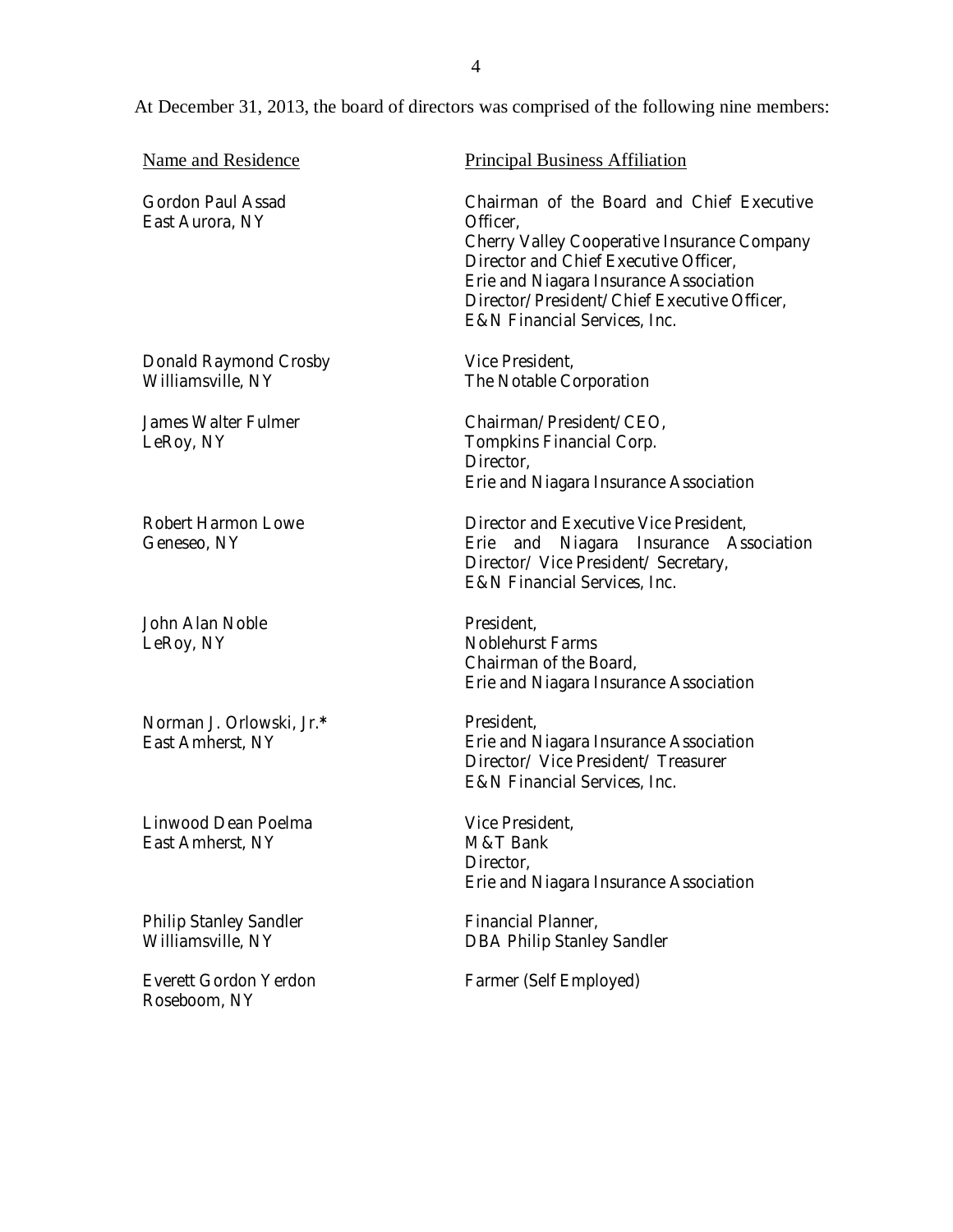A review of the minutes of the board of directors' meetings held during the examination period indicated that the meetings were generally well attended and each member had an acceptable record of attendance.

As of December 31, 2013, the principal officers of the Company were as follows:

| Name                                        | Title                                                         |
|---------------------------------------------|---------------------------------------------------------------|
| Gordon Paul Assad*                          | Chairman of the Board Chief Executive<br>Officer              |
| Norman John Orlowski, Jr.*                  | President                                                     |
| Maureen Ann Mulcahy<br>Gina Marie Cartenuto | Vice President/Secretary<br>Vice President, Finance/Treasurer |

**\*** Effective February 12, 2014, Gordon Paul Assad retired from the Company. Norman John Orlowski, Jr. was made Chairman of the Board of Cherry Valley.

B. Territory and Plan of Operation

As of December 31, 2013, the Company was licensed to write business in New York State only.

As of the examination date, the Company was authorized to transact the kinds of insurance as defined in the following numbered paragraphs of Section 1113(a) of the New York Insurance Law:

| Paragraph | Line of Business                           |
|-----------|--------------------------------------------|
| 4         | Fire                                       |
| 5         | Miscellaneous property                     |
| 6         | Water damage                               |
|           | Burglary and theft                         |
| 8         | Glass                                      |
| 12        | Collision                                  |
| 13        | Personal injury liability                  |
| 14        | Property damage liability                  |
| 19        | Motor vehicle and aircraft physical damage |
| 20        | Marine and inland marine (inland only)     |

The Company was also licensed as of December 31, 2013, to accept and cede reinsurance as provided in Section 6606 of the Insurance Law of the State of New York.

Based on the lines of business for which the Company is licensed and pursuant to the requirements of Articles 13, 41, and 66 of the New York Insurance Law, the Company is required to maintain a minimum surplus to policyholders in the amount of \$380,526.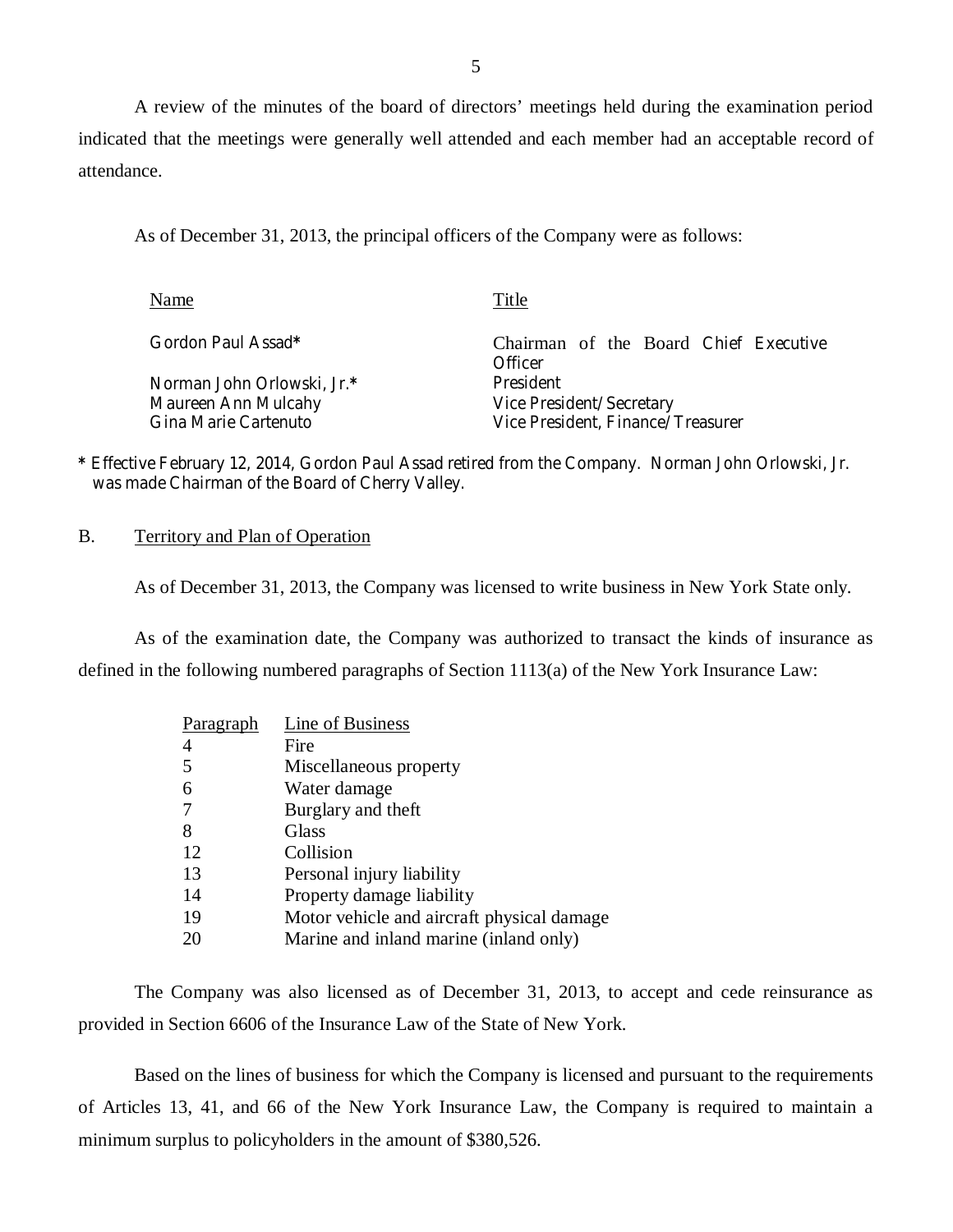<span id="page-7-0"></span>The following schedule shows the direct premiums written by the Company in New York for the period under examination:

| Calendar Year | Direct Written |
|---------------|----------------|
|               | Premiums       |
|               |                |
| 2009          | \$258,996      |
| 2010          | \$259,573      |
| 2011          | \$248,117      |
| 2012          | \$235,619      |
| 2013          | \$218,258      |
|               |                |

At December 31, 2013, the Company wrote insurance through one primary independent agent and through E&N Financial Services, Inc. the wholly owned subsidiary of Erie and Niagara Insurance Association ("Erie and Niagara"), an affiliate company.

The Company's predominant lines of business are homeowners multiple peril, commercial multiple peril and other liability, which accounted for 14.59%, 20.44% and 64.58%, respectively, of the Company's 2013 direct written business.

### C. Reinsurance

#### Assumed

The Company assumed business during the examination period from its affiliate the Erie and Niagara Insurance Association ("Erie and Niagara" or "ENIA"). As of December 31, 2013, the property per risk excess of loss contract provided for the assumption, on the part of Cherry Valley from Erie and Niagara, of \$50,000 in excess of \$350,000 per risk, per occurrence. The business assumed from Erie and Niagara during 2013 amounted to approximately \$184,833 in 2013. The business assumed from ENIA is not reinsured.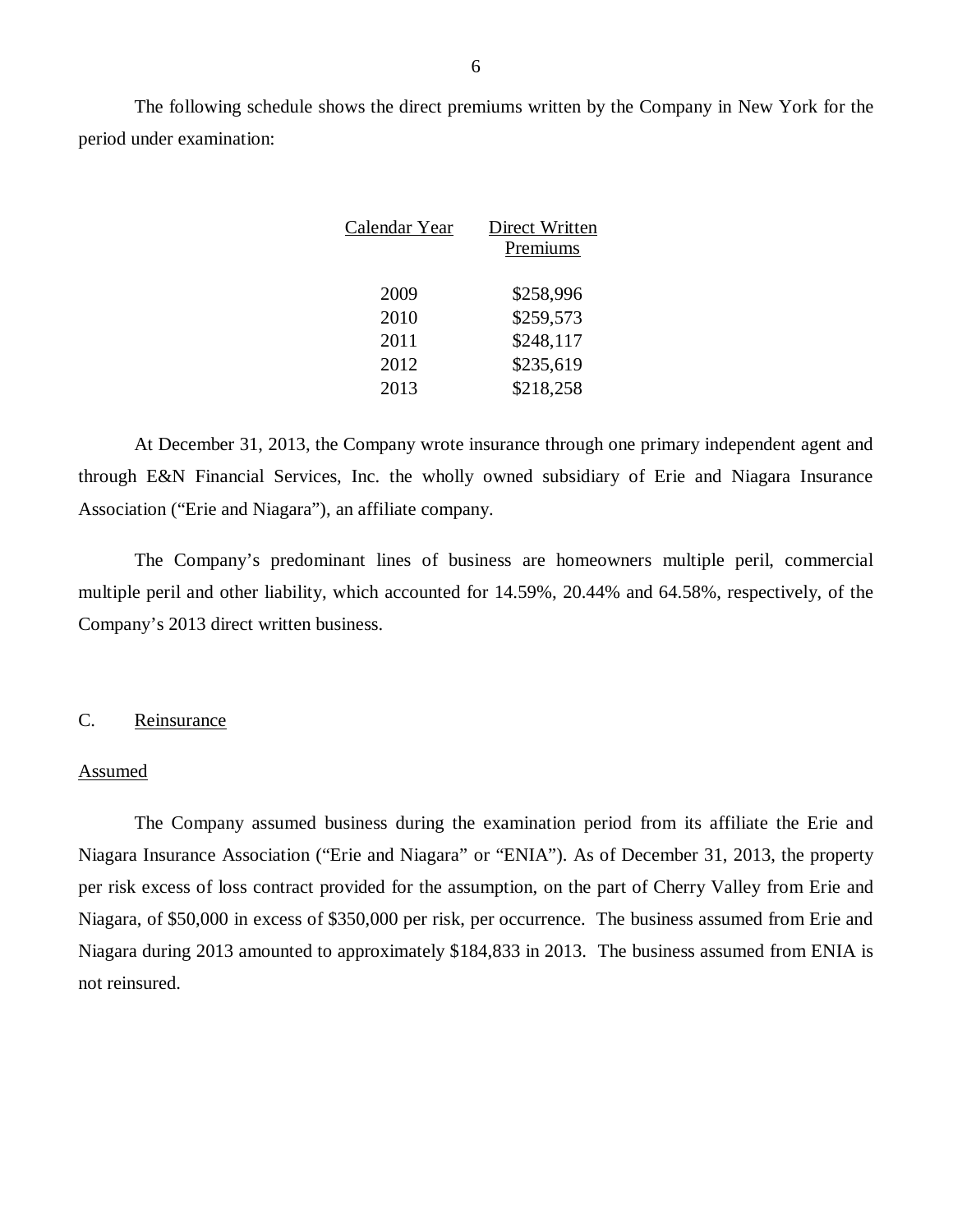# **Ceded**

The Company has structured its ceded reinsurance program as of December 31, 2013 as follows:

| <b>Property 3 layers</b>                        | $$2,985,000$ excess of $$15,000$ each risk, each loss. The first,<br>second and third layers have a maximum reinsurer liability limit                                                                                                                                                                                                                                                                                                                                                                                                                                                                                                                                                           |
|-------------------------------------------------|-------------------------------------------------------------------------------------------------------------------------------------------------------------------------------------------------------------------------------------------------------------------------------------------------------------------------------------------------------------------------------------------------------------------------------------------------------------------------------------------------------------------------------------------------------------------------------------------------------------------------------------------------------------------------------------------------|
| 100% Authorized                                 | for all risks involved in each loss occurrence as follows: First -<br>\$1,155,000, Second--\$1,800,000 and Third--\$5,000,000.                                                                                                                                                                                                                                                                                                                                                                                                                                                                                                                                                                  |
| <b>Casualty 3 layers</b>                        | \$2,985,000 excess of \$15,000 each loss occurrence. As respects<br>umbrella liability policies the 95% quota share component, of the                                                                                                                                                                                                                                                                                                                                                                                                                                                                                                                                                           |
| 100% Authorized                                 | umbrella facultative policy inures to the benefit of the third layer<br>of casualty coverage                                                                                                                                                                                                                                                                                                                                                                                                                                                                                                                                                                                                    |
| <b>Combined Property and</b><br><b>Casualty</b> | In the event of a loss occurrence involving at least one casualty<br>and one property policy subject the contract, the reinsurer shall be<br>liable in respect of each loss occurrence for the ultimate net loss                                                                                                                                                                                                                                                                                                                                                                                                                                                                                |
| 100% Authorized                                 | over and above an initial ultimate net loss of \$15,000 each loss<br>occurrence, subject to a limit of liability to the reinsurer of \$15,000<br>each loss occurrence.                                                                                                                                                                                                                                                                                                                                                                                                                                                                                                                          |
| <b>Property Catastrophe</b><br><b>Excess</b>    | \$200,000 excess of \$100,000 each loss occurrence                                                                                                                                                                                                                                                                                                                                                                                                                                                                                                                                                                                                                                              |
| 100% Authorized                                 |                                                                                                                                                                                                                                                                                                                                                                                                                                                                                                                                                                                                                                                                                                 |
| <b>Umbrella Facultative</b>                     | The Company shall cede and the reinsurer shall accept 95% share<br>of up to \$1,000,000 of ultimate net loss, each occurrence, each                                                                                                                                                                                                                                                                                                                                                                                                                                                                                                                                                             |
| 100% Authorized or<br>certified                 | policy. The reinsurer shall also be liable in respect of each loss<br>occurrence, each policy, for the ultimate net loss over and above<br>an initial ultimate net loss of \$1,000,000 each loss occurrence,<br>each policy, subject to an additional limit of liability to the<br>reinsurer of up to 100% of \$4,000,000 each loss occurrence, each<br>policy. The liability of the reinsurer shall not exceed an annual<br>aggregate of \$10,000,000 inclusive of loss adjustment expense,<br>during the term of the contract for all acts of terrorism, as defined<br>in the contract. This contract covers policies classified by the<br>Company as personal, farm, and umbrella liability. |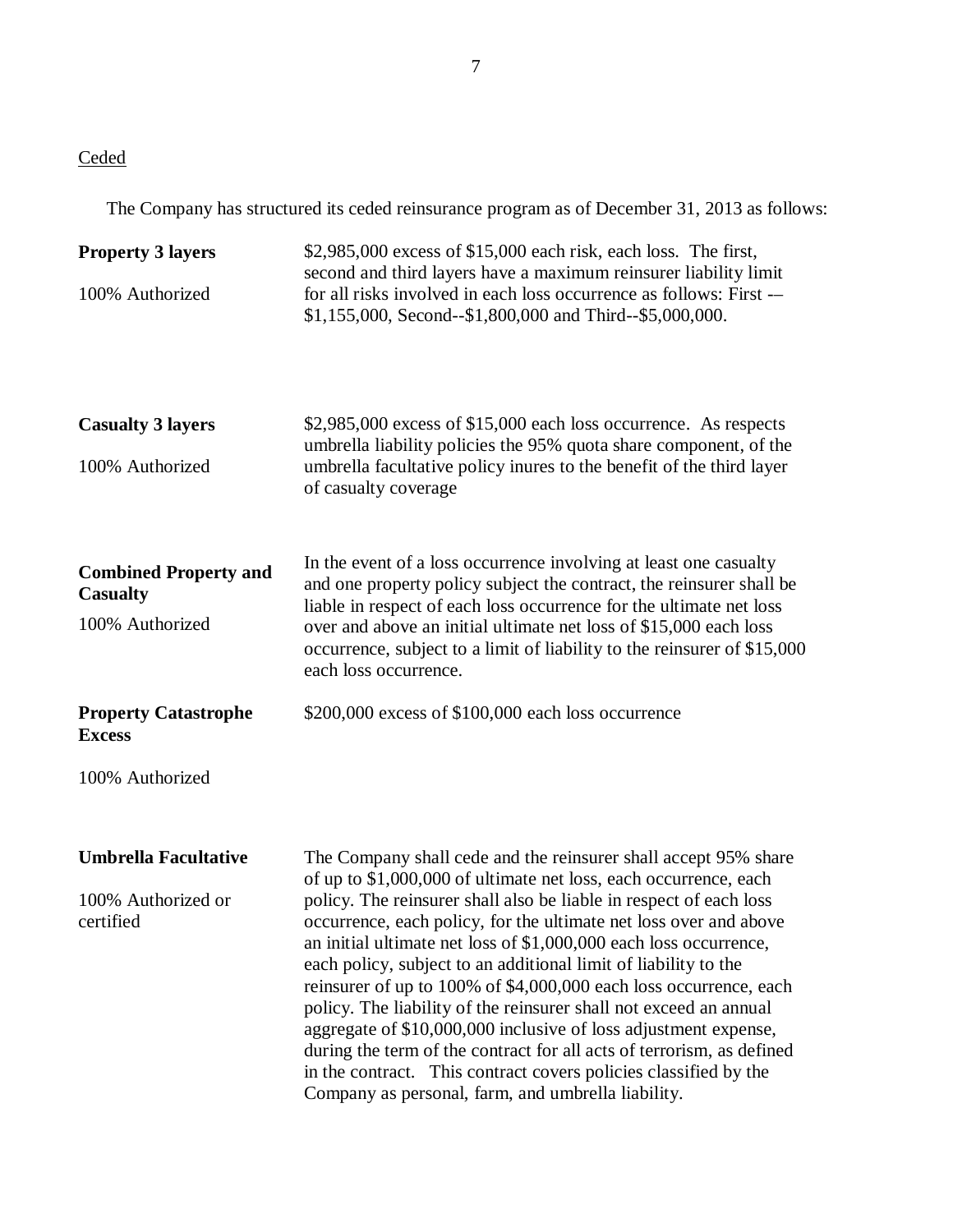<span id="page-9-0"></span>The Company's largest net amount of risk is \$50,000 which relates to the business assumed from affiliate Erie and Niagara under the property per risk excess of loss contract. The business assumed from Erie and Niagara is not reinsured. Based on the reinsurance program in effect, the Company's largest net amount at risk on its direct business is \$15,000.

Since the date of the prior examination, December 31, 2008, the Company's net retention has remained unchanged at \$15,000 for both property business and casualty business.

All significant ceded reinsurance agreements in effect as of the examination date were reviewed. These contracts were found to contain the required clauses, including an insolvency clause meeting the requirements of Section 1308 of the New York Insurance Law.

Examination review of the Schedule F data reported by the Company in its filed annual statement was found to accurately reflect its material reinsurance transactions. Additionally, management has represented that all material ceded reinsurance agreements transfer both underwriting and timing risk as set forth in SSAP No. 62R. Representations were supported by appropriate risk transfer analyses and an attestation from the Company's Chief Executive Officer and Chief Financial Officer. Additionally, examination review indicated that the Company was not a party to any finite reinsurance agreements. All ceded reinsurance agreements were accounted for utilizing reinsurance accounting as set forth in SSAP No. 62R.

#### D. Holding Company System

As of December 31, 2013, the Company was affiliated with the Erie and Niagara Insurance Association, of Williamsville, New York by virtue of common officers, directors and management.

The two insurers entered into a service agreement, effective January 1, 2010, whereby ENIA provides specified services to Cherry Valley.

The agreement provides that expenses incurred and paid for by the ENIA, in the course of providing services under this agreement, are to be allocated between the two companies in a manner consistent with Department Regulation 30. ENIA will forward an itemized bill to Cherry Valley for its share of such allocated expenses quarterly and Cherry Valley shall pay each such bill within 30 days of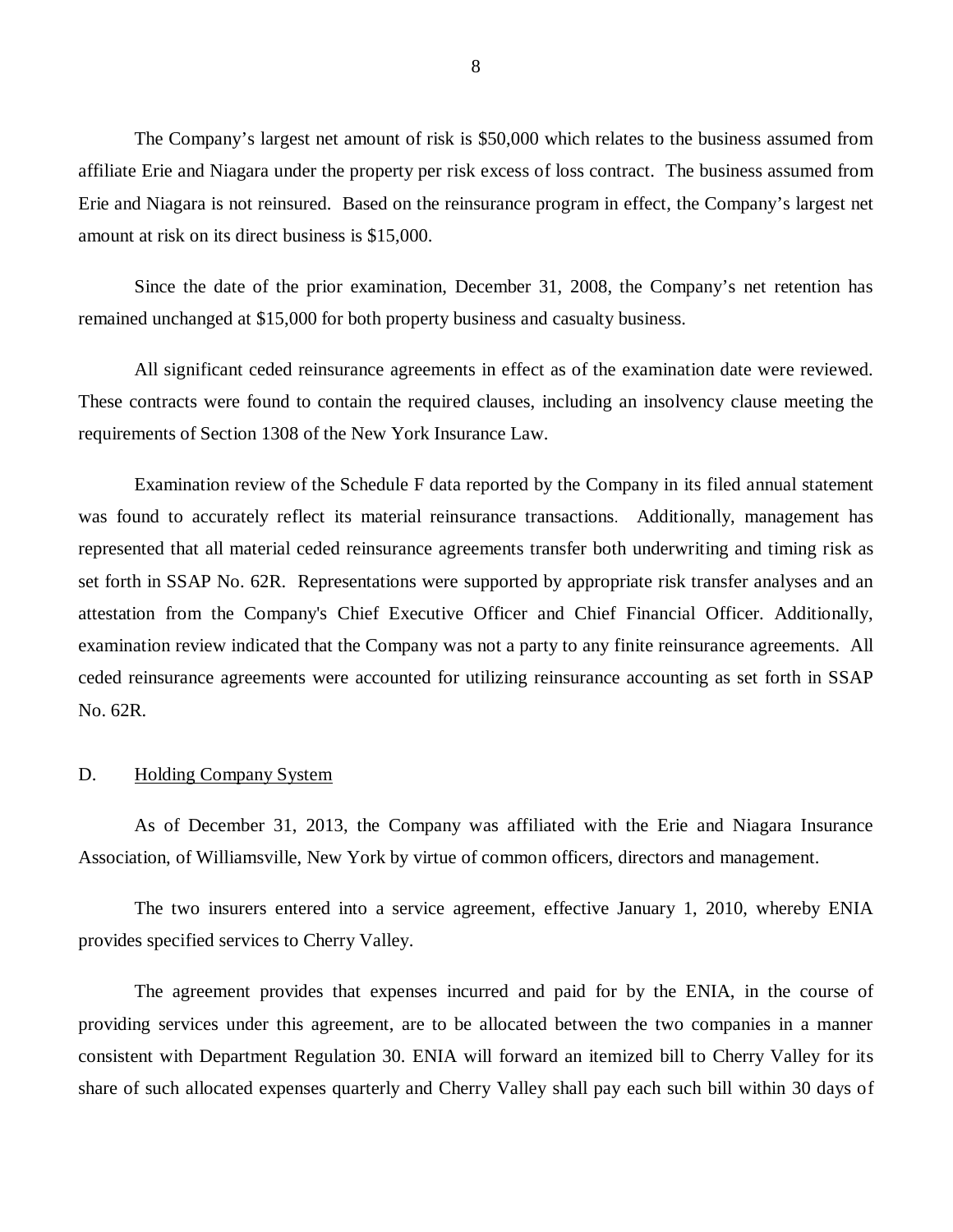receipt. This Department issued a letter of non-objection relative to the implementation of the agreement on January 27, 2010.

The Company assumed business during the examination period from its affiliate, Erie and Niagara See section 2(C) Reinsurance of this report for additional information.

## E. Significant Operating Ratios

The following ratios have been computed as of December 31, 2013, based upon the results of this examination:

| Net premiums written to policyholders' surplus                   | 17%   |
|------------------------------------------------------------------|-------|
| Adjusted liabilities to liquid assets                            | 8%    |
| Gross agents' balances (in collection) to policyholders' surplus | $0\%$ |

All of the above ratios fall within the benchmark ranges set forth in the Insurance Regulatory Information System of the National Association of Insurance Commissioners.

The underwriting ratios presented below are on an earned/incurred basis and encompass the fiveyear period covered by this examination:

|                                              | Amounts     | Ratios  |
|----------------------------------------------|-------------|---------|
| Losses and loss adjustment expenses incurred | \$335,742   | 24.20%  |
| Other underwriting expenses incurred         | 600,030     | 43.26   |
| Net underwriting gain                        | 451,425     | 32.54   |
| Premiums earned                              | \$1,387,197 | 100.00% |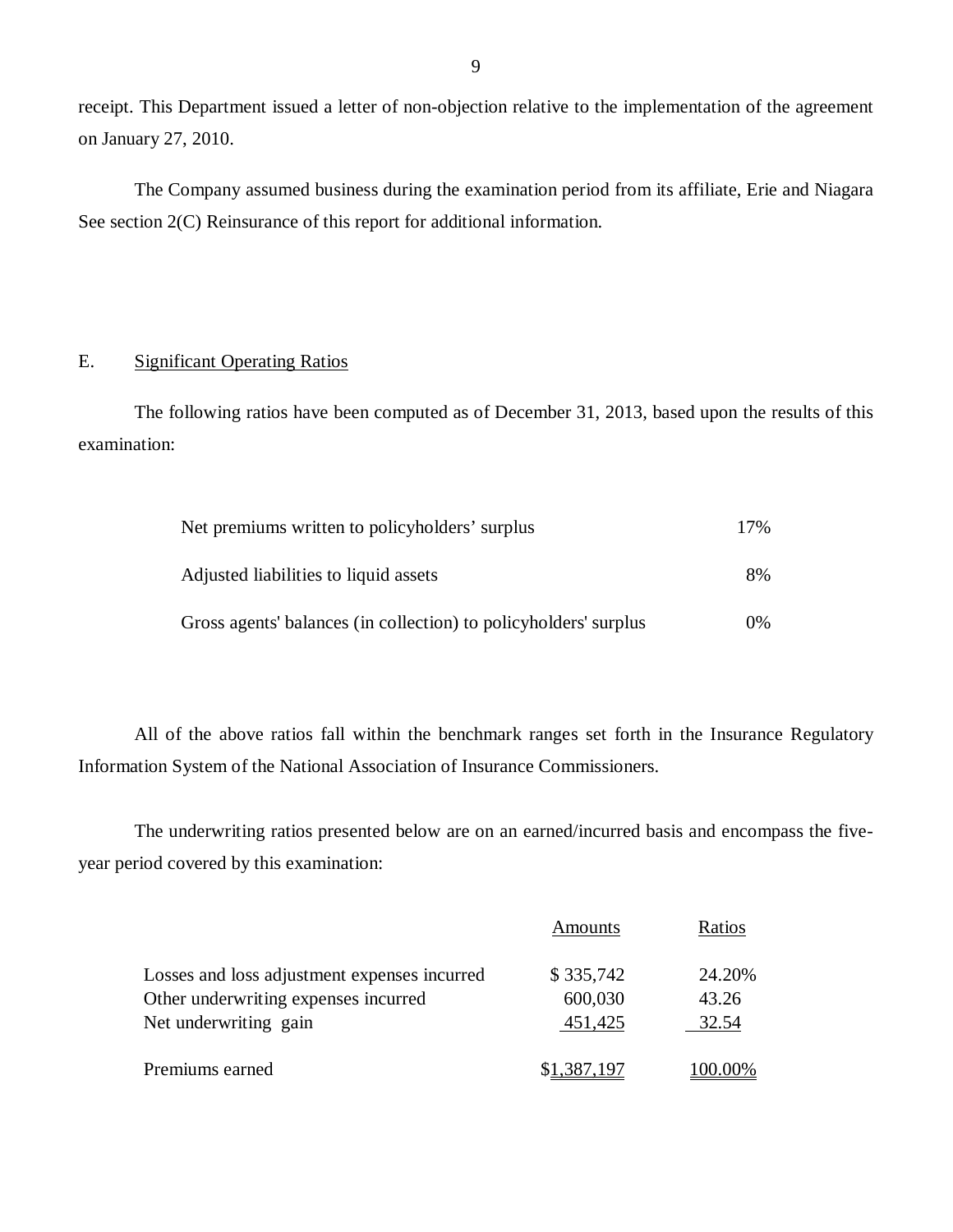#### <span id="page-11-0"></span>F. Accounts and Records

#### i. Non-compliance with New York Insurance Law ("NYIL") Section 6613(a)

Section 6613 (a) of the NYIL states:

"The expenses of management of any co-operative property/casualty insurance company shall not exceed in any one calendar year forty-two and one-half percent of its net premiums written for such year."

Review of the expenses for the five-year period under examination revealed that the Company exceeded the management expense limits in 2013.

It is recommended that the Company implement and/or follow its established procedures to ensure compliance with the management expense limitations set forth in Section 6613(a) of the NYIL.

#### ii. Non-compliance with New York Insurance Law ("NYIL") Section 1409(a)

NYIL Section 1409(a) states that "Except as more specifically provided in this chapter, no domestic insurer shall have more than ten percent of its admitted assets as shown by its last statement on file with the superintendent invested in, or loaned upon, the securities (including for this purpose certificates of deposit, partnership interests and other equity interests) of any one institution."

At December 31, 2013 the Company reported a Certificate of Deposit investment that was in excess of the limit established by the above-mentioned section of law. Given the immateriality of the excess, no change was made to the financials included in this report.

It recommended that the Company comply with the requirements of Section 1409(a) of the New York Insurance Law by limiting investments in any one institution to ten percent of admitted assets.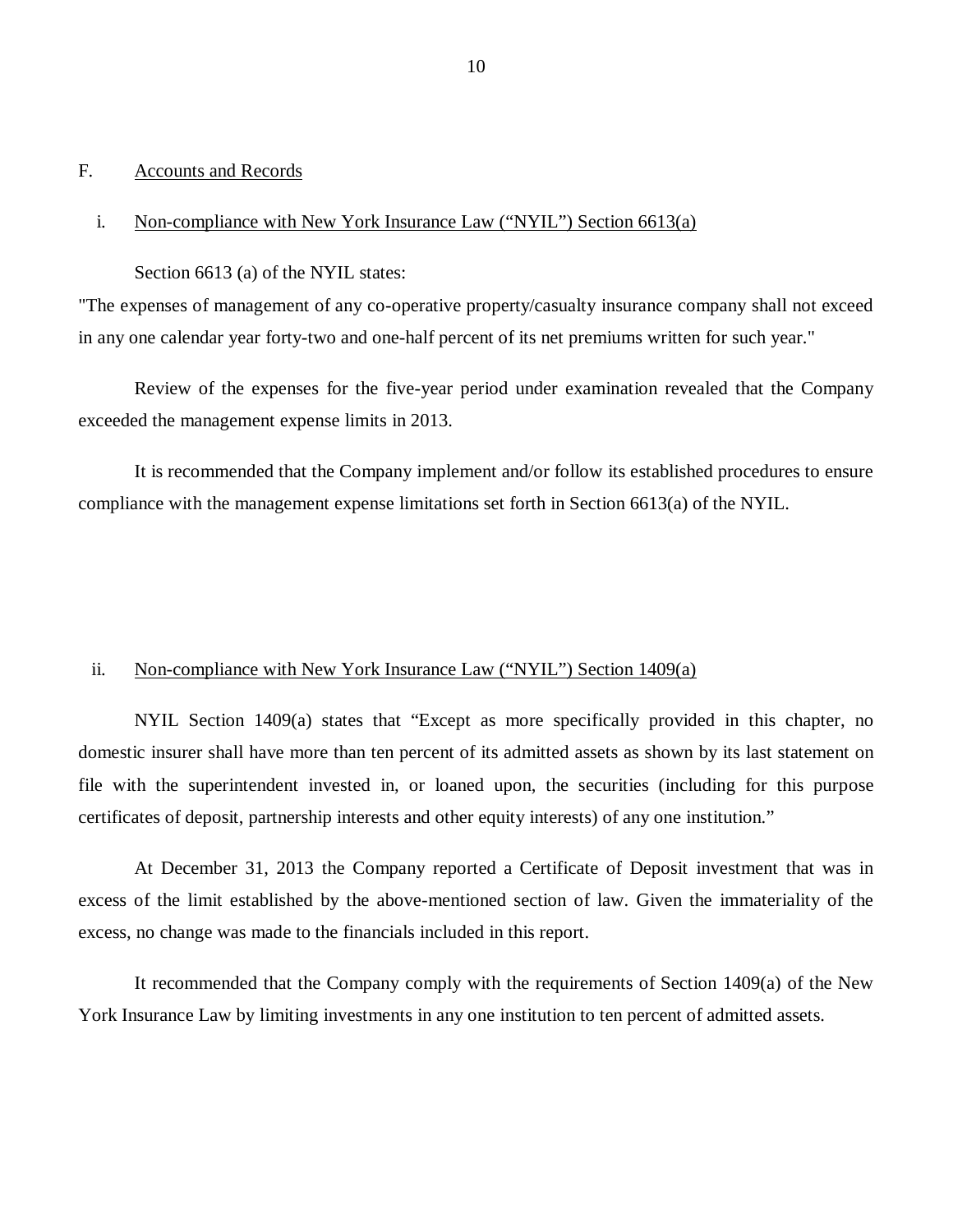## **3. FINANCIAL STATEMENTS**

## <span id="page-12-0"></span>A Balance Sheet

The following shows the assets, liabilities and surplus as regards policyholders as of December 31, 2013 as determined by this examination and as reported by the Company:

| <b>Assets</b>                                                                               |               | <b>Assets Not</b> | Net Admitted  |
|---------------------------------------------------------------------------------------------|---------------|-------------------|---------------|
|                                                                                             | Assets        | Admitted          | <b>Assets</b> |
| <b>Bonds</b>                                                                                | \$<br>319,992 | \$0               | \$<br>319,992 |
| Cash, cash equivalents and short-term investments                                           | 1,322,381     | $\overline{0}$    | 1,322,381     |
| Investment income due and accrued                                                           | 795           | 0                 | 795           |
| Uncollected premiums and agents' balances in the<br>course of collection                    | 6,277         | 15                | 6,262         |
| Deferred premiums, agents' balances and<br>installments booked but deferred and not yet due | 2,638         | $\boldsymbol{0}$  | 2,638         |
| Equities and deposits in pools and associations                                             | 975           | $\Omega$          | 975           |
| Finance Charges Receivable                                                                  | 70            | $\overline{10}$   | 0             |
| Total assets                                                                                | \$1,653,128   | \$<br>85          | \$1,653,043   |
| Liabilities, surplus and other funds                                                        |               |                   |               |
| Liabilities                                                                                 |               |                   |               |
| Losses and Loss Adjustment Expenses                                                         |               |                   | \$<br>48,800  |
| Commissions payable, contingent commissions and other similar charges                       |               |                   | 3,913         |
| Other expenses (excluding taxes, licenses and fees)                                         |               |                   | 263           |
| Taxes, licenses and fees (excluding federal and foreign income taxes)                       |               |                   | 340           |
| Unearned premiums                                                                           |               |                   | 42,292        |
| Advance premium                                                                             |               |                   | 8,174         |
| Ceded reinsurance premiums payable (net of ceding commissions)                              |               |                   | 9,611         |
| Amounts withheld or retained by company for account of others                               |               |                   | (125)         |
| Payable to parent, subsidiaries and affiliates                                              |               |                   | 16,284        |
| <b>Total liabilities</b>                                                                    |               |                   | \$129,552     |
| Aggregate write-ins for special surplus funds                                               |               | 380,526<br>\$     |               |
| Unassigned funds (surplus)                                                                  |               | 1,142,965         |               |
| Surplus as regards policyholders                                                            |               |                   | 1,523,491     |
| Totals liabilities, surplus and other funds                                                 |               |                   | \$1,653,043   |

NOTE: The Internal Revenue Service has not performed an audit of the Company's federal income tax returns for any tax year during the examination period. The examiner is unaware of any potential exposure of the Company to any tax assessment and no liability has been established herein relative to such contingency.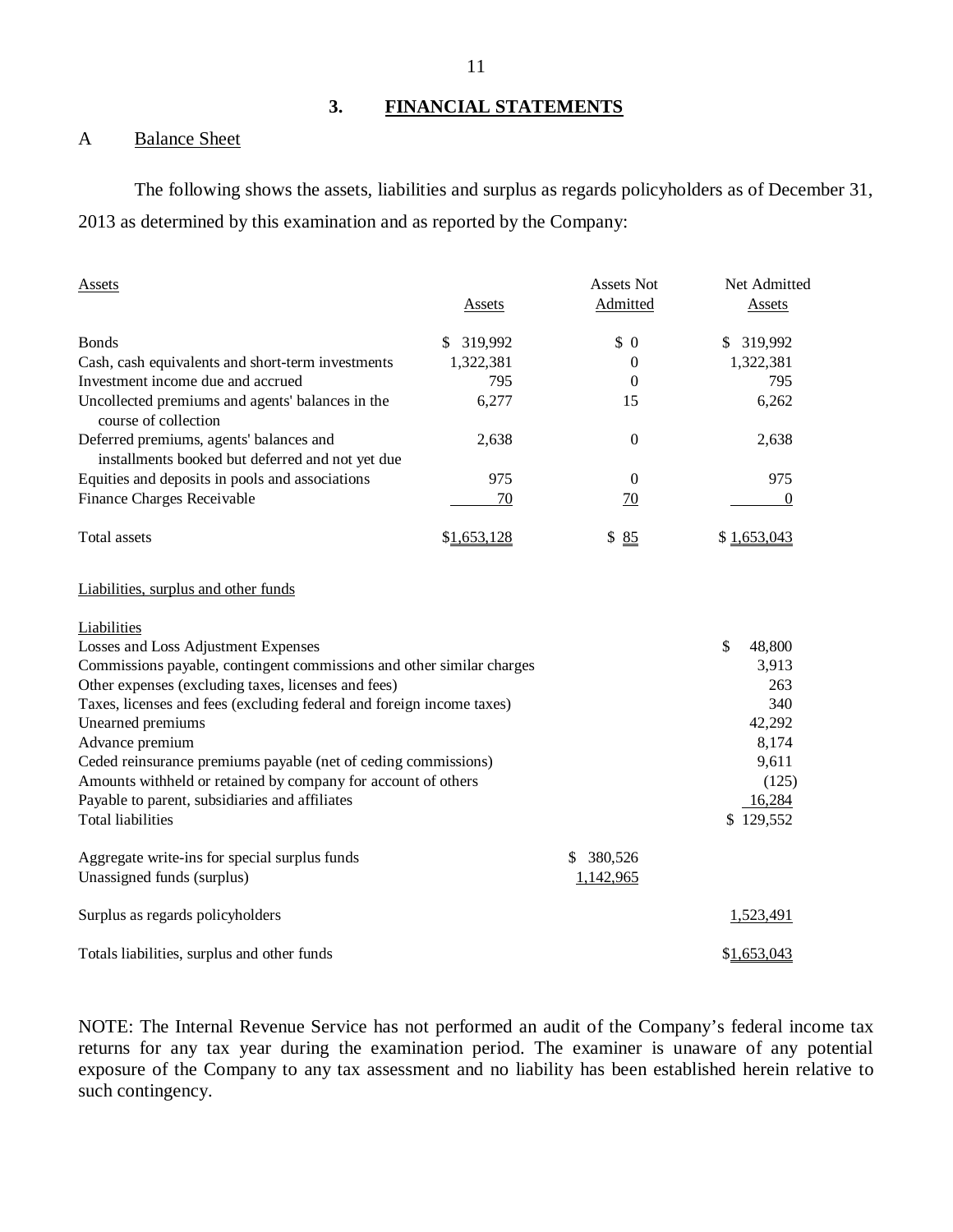## B. Statement of Income

| Premiums earned                                                                                                         |                   | \$1,387,197      |
|-------------------------------------------------------------------------------------------------------------------------|-------------------|------------------|
| Deductions:                                                                                                             |                   |                  |
| Losses and loss adjustment expenses incurred                                                                            | \$335,742         |                  |
| Other underwriting expenses incurred                                                                                    | 600,030           |                  |
| Total underwriting deductions                                                                                           |                   | 935,772          |
| Net underwriting gain                                                                                                   |                   | \$<br>451,425    |
| <b>Investment Income</b>                                                                                                |                   |                  |
| Net investment income earned                                                                                            |                   | \$<br>32,123     |
| Other Income                                                                                                            |                   |                  |
| Net gain or (loss) from agents' or premium balances charged off<br>Finance and service charges not included in premiums | (1,321)<br>10,840 |                  |
| Total other income                                                                                                      |                   | 9,519            |
| Net income before federal and foreign income taxes                                                                      |                   | \$<br>493,067    |
| Federal and foreign income taxes incurred                                                                               |                   | $\boldsymbol{0}$ |
| Net Income                                                                                                              |                   | \$ 493,067       |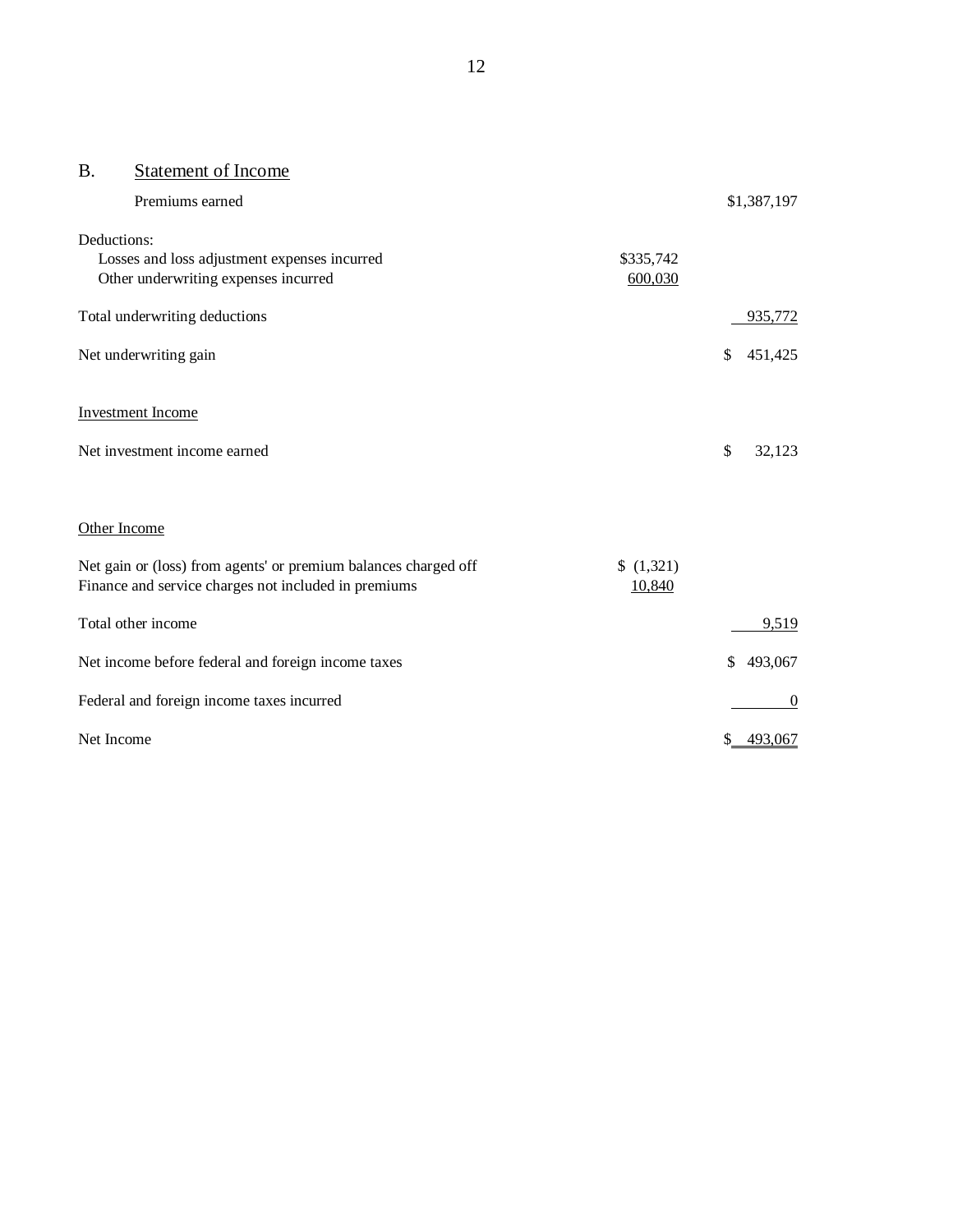## C. Capital and Surplus Account

Surplus as regards policyholders increased \$492,982 during the five-year examination period January 1, 2009 through December 31, 2013, detailed as follows:

| Surplus as regards policyholders per report on<br>examination as of December 31, 2008 |                            |                             | \$1,030,509 |
|---------------------------------------------------------------------------------------|----------------------------|-----------------------------|-------------|
|                                                                                       | Gains in<br><b>Surplus</b> | Losses in<br><b>Surplus</b> |             |
| Net income<br>Change in nonadmitted assets                                            | \$493,067                  | $\Omega$<br>85              |             |
| Net increase (decrease) in surplus                                                    | \$493,067                  | \$85                        | \$492,982   |
| Surplus as regards policyholders per report on<br>examination as of December 31, 2013 |                            |                             | \$1,523,491 |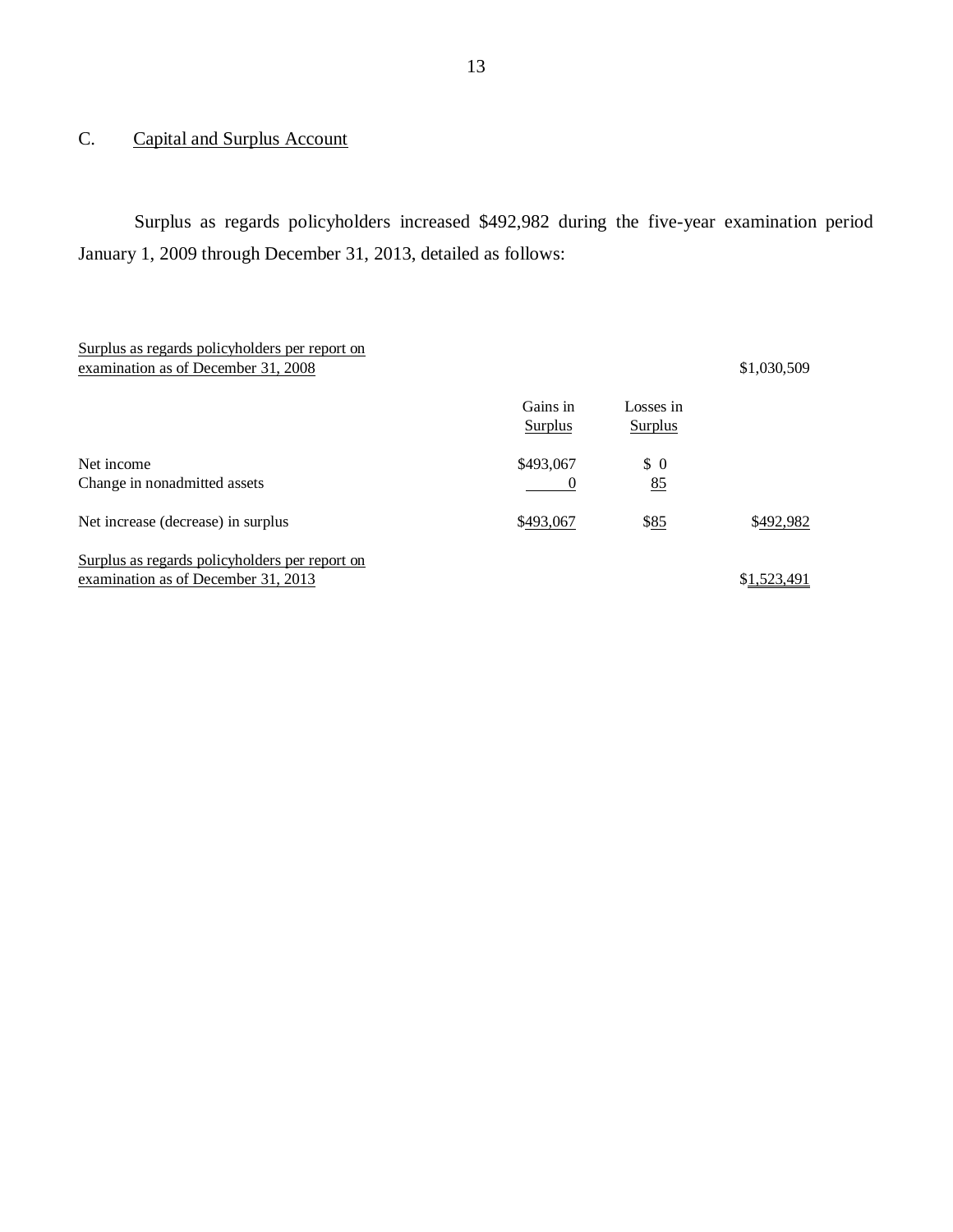## **4. LOSSES AND LOSS ADJUSTMENT EXPENSES**

<span id="page-15-0"></span>The examination liability for the captioned items of \$48,800 is the same as reported by the Company as of December 31, 2013. The examination analysis was conducted in accordance with generally accepted actuarial principles and practices and was based on statistical information contained in the Company's internal records and in its filed annual statements.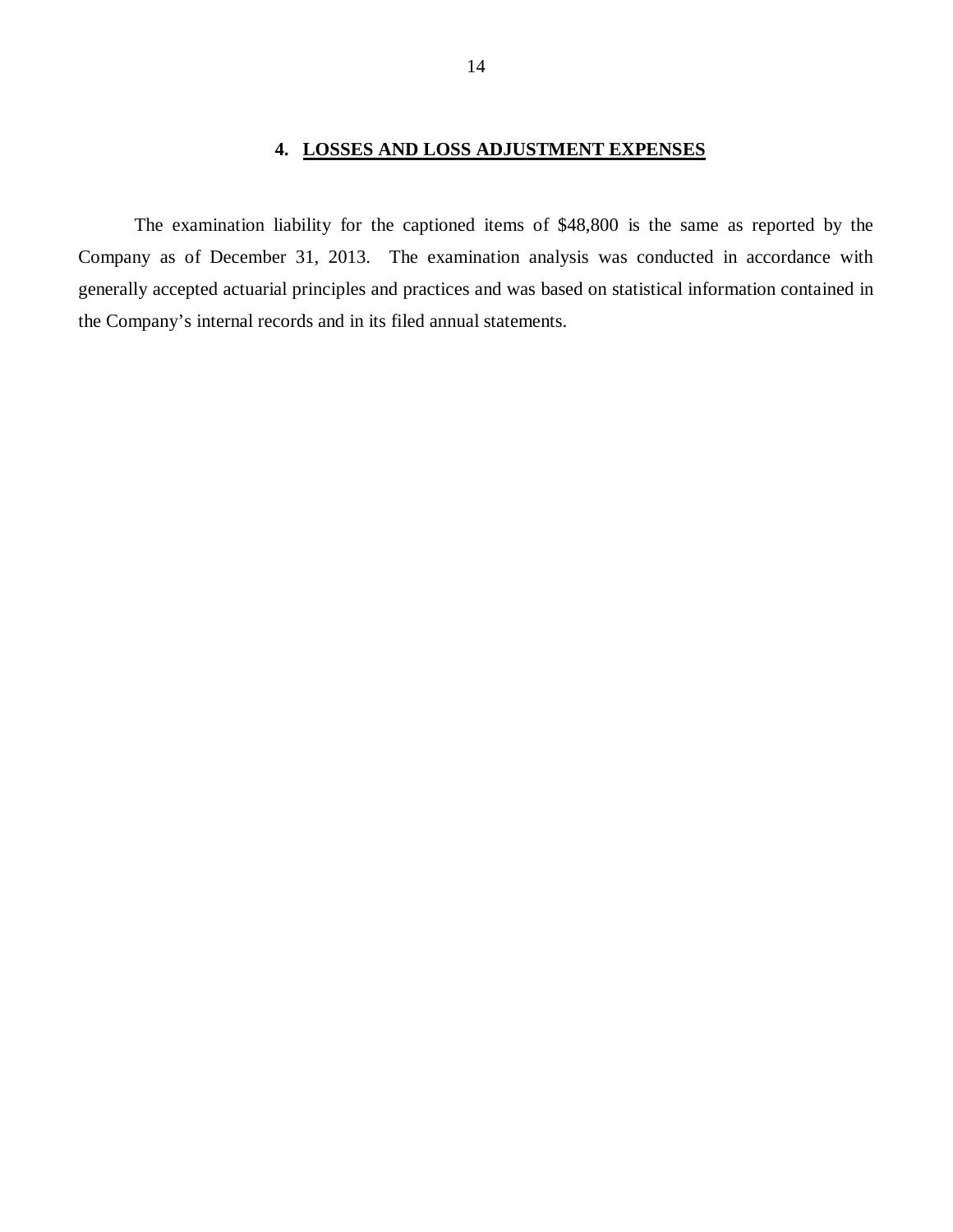<span id="page-16-0"></span>The prior report on examination contained nine recommendations as follows (page numbers refer to the prior report):

| <b>ITEM</b>     |                                                                                                                                                                                                                                                                                                                                                                                                                                                                                      | PAGE NO. |
|-----------------|--------------------------------------------------------------------------------------------------------------------------------------------------------------------------------------------------------------------------------------------------------------------------------------------------------------------------------------------------------------------------------------------------------------------------------------------------------------------------------------|----------|
| A.              | Management<br>It is recommended that the Company exercise due care in obtaining, verifying<br>for accuracy and completeness, and maintaining signed conflict of interest<br>questionnaires from its board of directors, officers and key employees.                                                                                                                                                                                                                                  | 5        |
|                 | The Company has complied with this recommendation.                                                                                                                                                                                                                                                                                                                                                                                                                                   |          |
| <b>B.</b><br>i. | <b>Market Conduct Activities</b><br>It is recommended that the Company comply with the requirements of<br>Section 3425(e) of the New York Insurance Law and not non-renew personal<br>lines policies midterm for other than the statutory reasons put forth in Section<br>$3425(c)(2)$ of the New York Insurance Law. It is noted that a similar<br>recommendation regarding compliance with Section 3425(e) of the New<br>York Insurance Law was included in the two prior reports. | 15       |
|                 | The Company has complied with this recommendation.                                                                                                                                                                                                                                                                                                                                                                                                                                   |          |
| ii.             | It is recommended that the Company comply with the requirements of<br>Section $3425(d)(1)$ of the New York Insurance Law, henceforth.                                                                                                                                                                                                                                                                                                                                                | 17       |
|                 | The Company has substantively complied with this recommendation.                                                                                                                                                                                                                                                                                                                                                                                                                     |          |
| iii.            | It is recommended that the Company comply fully with the review<br>requirements of Department Regulation 129 Part 161.7(c) and thoroughly<br>review the rates being charged for consistency with the rates in effect and<br>make any necessary three (3) year update filings as opposed to just filing a<br>statement that no updating is appropriate.                                                                                                                               | 17       |
|                 | The Company has complied with this recommendation.                                                                                                                                                                                                                                                                                                                                                                                                                                   |          |
| iv.             | It is recommended that the Company comply with Section 2314 of the New<br>York Insurance Law by charging rates that do not depart from the rates, rating<br>plans, classifications, schedules, rules and standards it has in effect. It is noted<br>that this is a repeat recommendation.                                                                                                                                                                                            | 17       |

The Company has complied with this recommendation.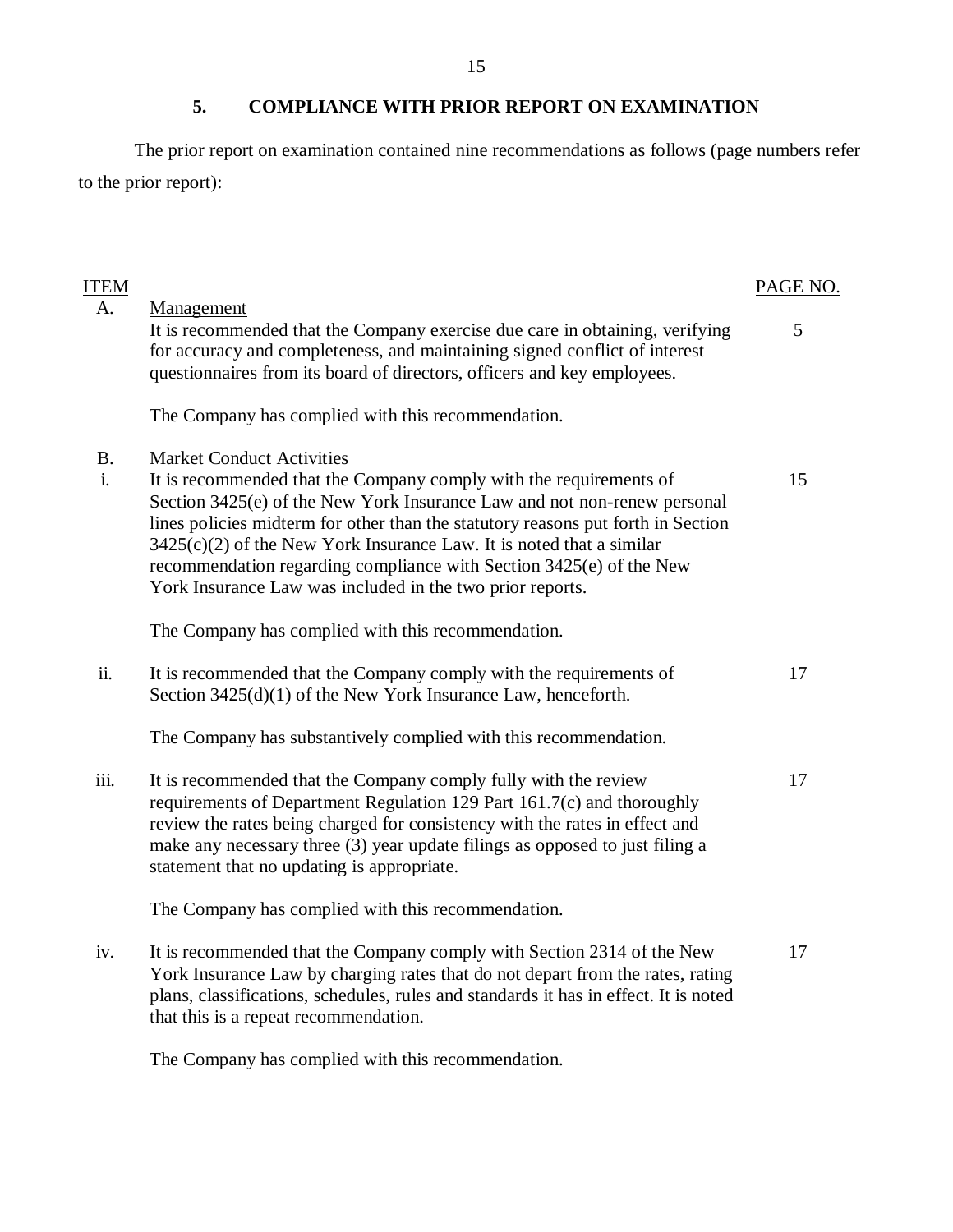v. It is recommended that the Company comply with Department Regulation 57 17 Part 160.2(g) and implement additional periodic testing procedures to further minimize the occurrence of improperly charged rates as opposed to mainly testing at the inception of rate changes.

The Company has complied with this recommendation.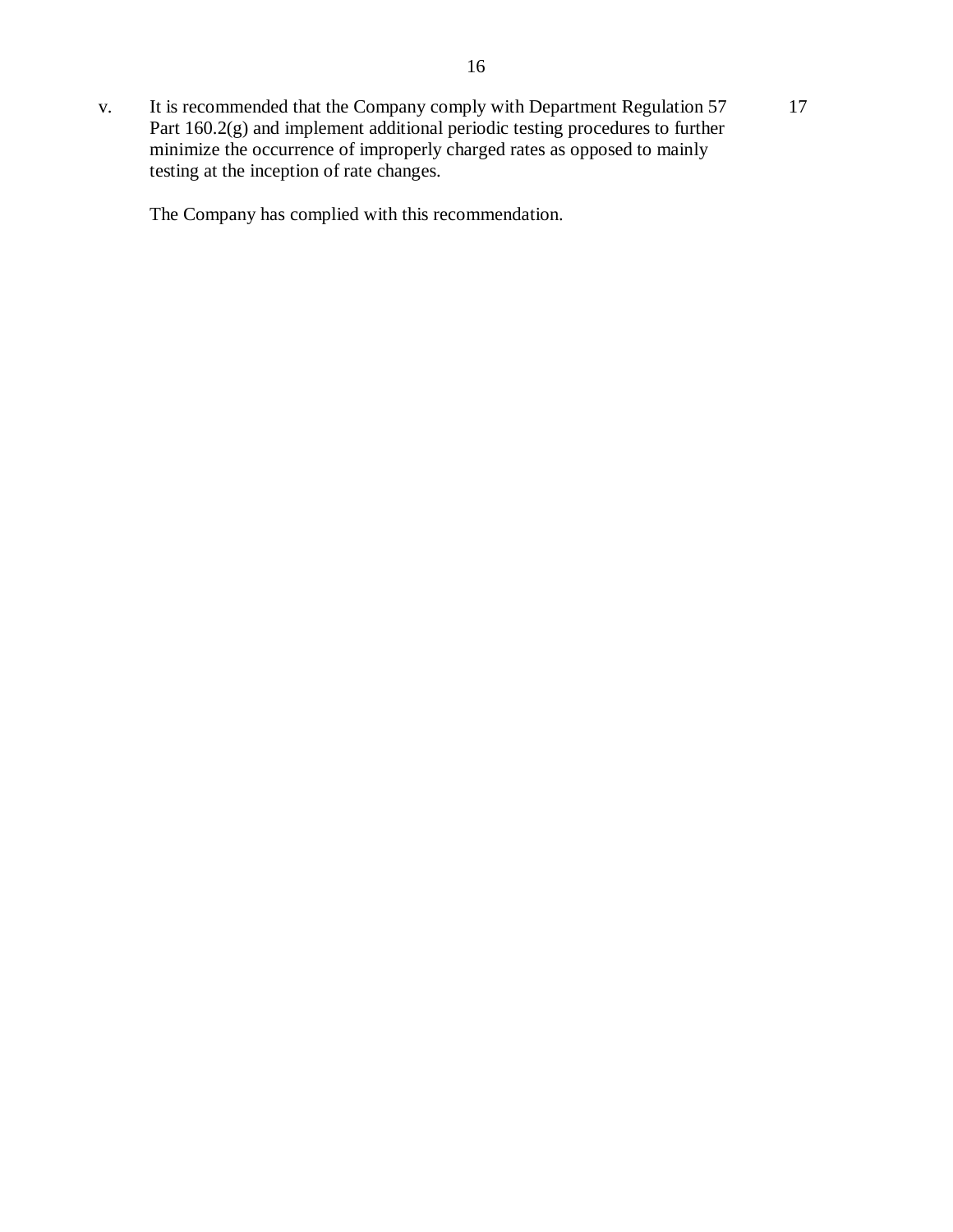## **6. SUMMARY OF COMMENTS AND RECOMMENDATIONS**

## ITEM PAGE NO.

## A. Accounts and Records

- i. It is recommended that the Company implement and/ or follow its established procedures to ensure compliance with Section 6613(a) of the NYIL in the future. 10
- ii. It is recommended that the Company comply with the requirements of Section 1409(a) of the New York Insurance Law by limiting investments in any one institution to ten percent of admitted assets. 10